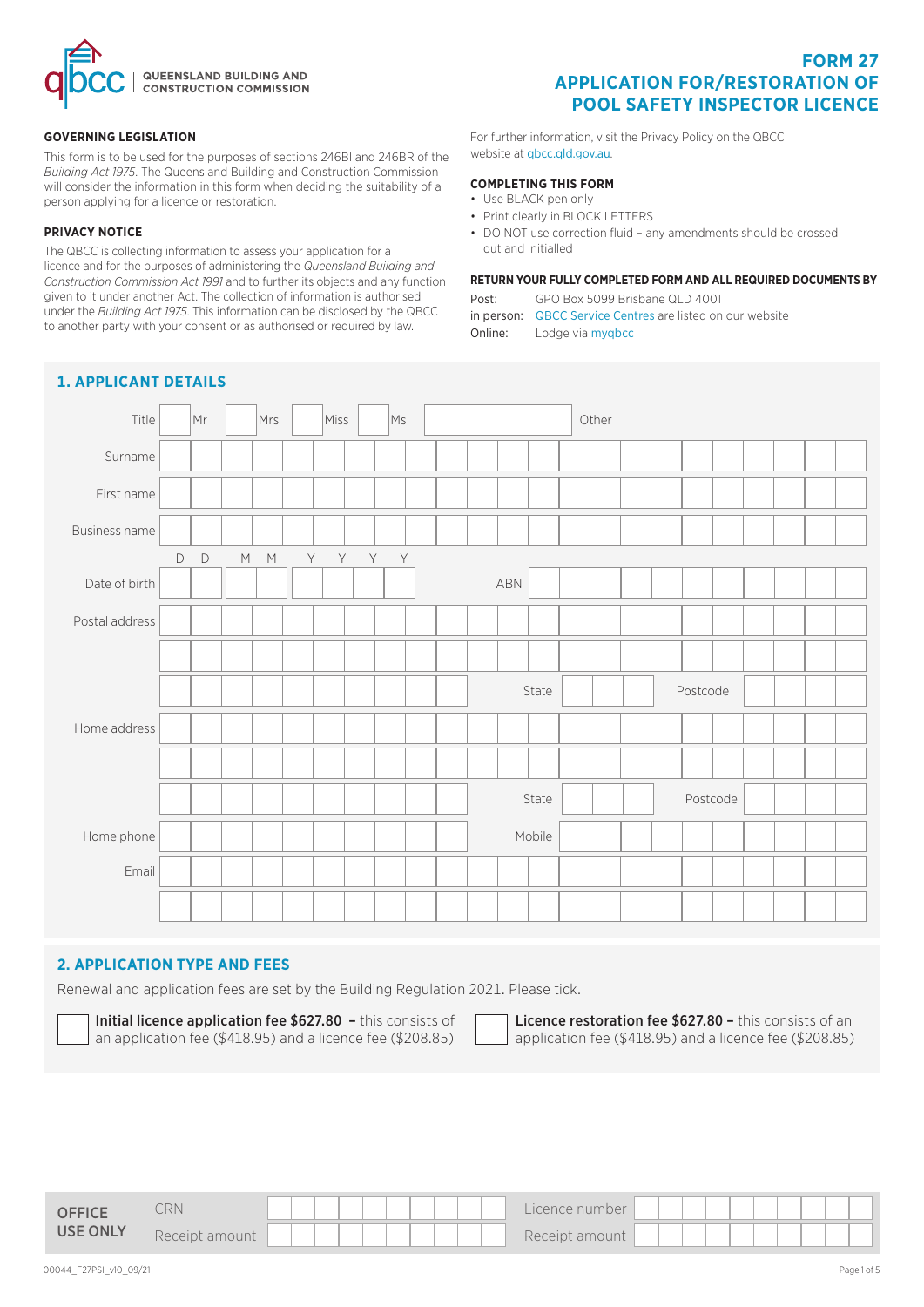

#### **3. SERVICE AREAS** (local government areas in which you intend to provide a service)

#### **4. PROOF OF IDENTITY**

Please provide a full colour certified copy of the one of the following.

| 'asspoi |
|---------|

Passport **Example 2** Theorem 2 (Computer light of the Countries of the Passport density of the Driver licence

True False

### **5. ATTACHMENTS**

Certificate of competency for approved training course (not required for licensed building certifiers).

Evidence of passing pool safety inspector test (not required for licensed building certifiers).

\* Passport style photograph (see requirements on page 5).

#### **6. DECLARATION - (your signature in section 9 confirms this declaration)**

I have not been convicted of an offence under the *Building Act 1975* or another relevant Act, such as an Act dealing with swimming pool safety, building or occupational licensing.

I have not been convicted of an offence that involves fraud or dishonesty.

I have not previously been refused a licence or had a licence suspended or cancelled, under the *Building Act 1975* or another Act.

I have not, under another Act, been disqualified from holding a licence under that Act.

I have not accumulated demerit points prescribed under the Building Regulation 2021 for section 246CG(2) (d) of the *Building Act 1975*.

I have not been involved in dealings where the standard of honesty and integrity exhibited was less than would be expected of a pool safety inspector.

If I have answered 'false' to any of the above, I provide the following explanatory information:

NOTE: This is not compulsory to answer this question. You may attach more information if necessary. *\* Not compulsory, requests for cards submitted with no photo will be issued with a blank silhouette.*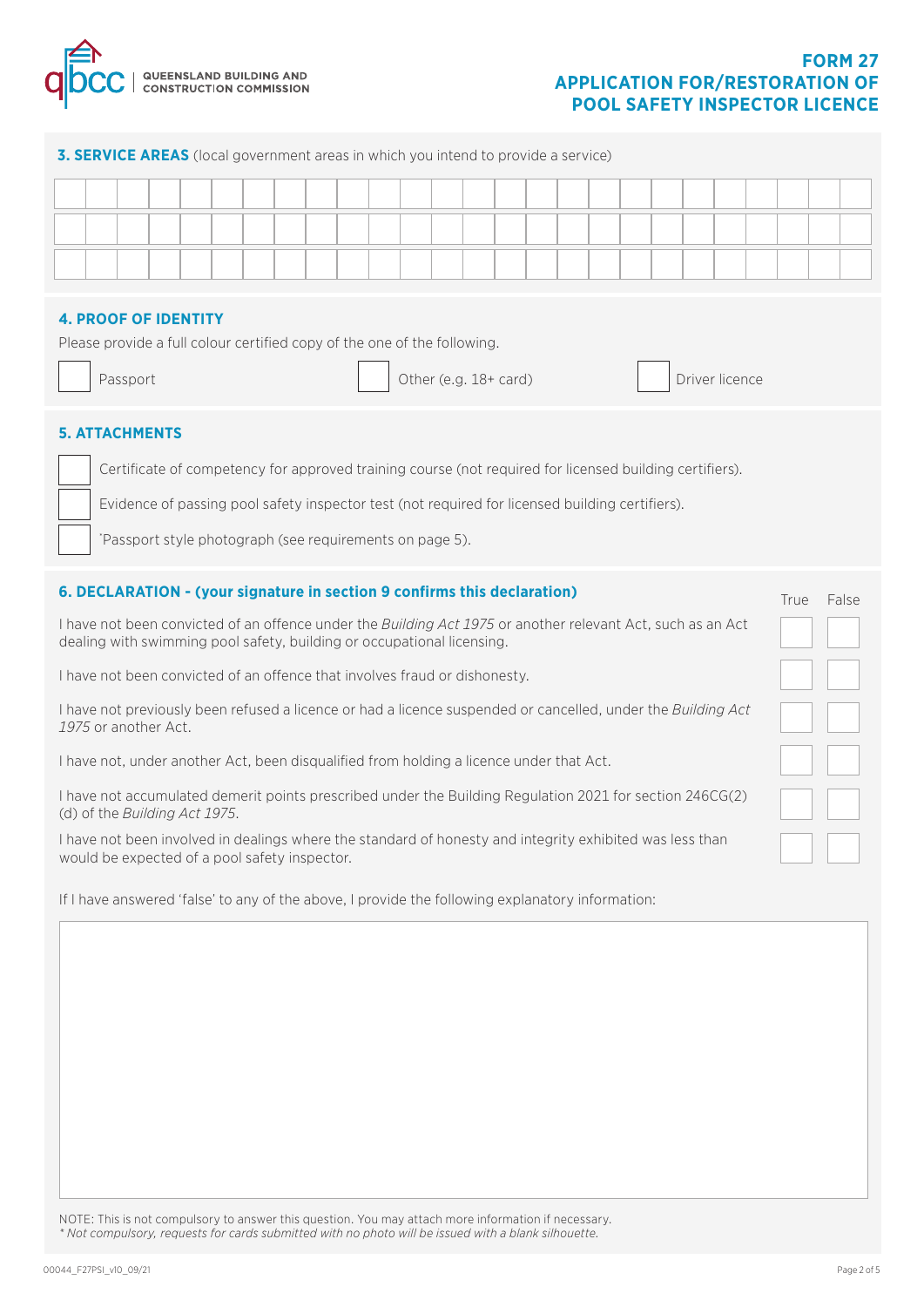

## **7. PROFESSIONAL INDEMNITY DECLARATION**

| Name of insured                                                                                                                                                                                                                                  |                                                                                                                                                                                                |  |  |   |   |   |                                                  |    |     |  |    |   |   |                     |        |   |   |    |    |   |             |  |
|--------------------------------------------------------------------------------------------------------------------------------------------------------------------------------------------------------------------------------------------------|------------------------------------------------------------------------------------------------------------------------------------------------------------------------------------------------|--|--|---|---|---|--------------------------------------------------|----|-----|--|----|---|---|---------------------|--------|---|---|----|----|---|-------------|--|
|                                                                                                                                                                                                                                                  |                                                                                                                                                                                                |  |  |   |   |   |                                                  |    |     |  |    |   |   |                     |        |   |   |    |    |   |             |  |
| Policy number                                                                                                                                                                                                                                    |                                                                                                                                                                                                |  |  |   |   |   |                                                  |    |     |  |    |   |   | Current to $\Gamma$ | D      | M | M | Y. | Y. | Y | Y           |  |
|                                                                                                                                                                                                                                                  |                                                                                                                                                                                                |  |  |   |   |   |                                                  |    |     |  |    |   |   |                     |        |   |   |    |    |   |             |  |
| underwriter                                                                                                                                                                                                                                      | Insurer                                                                                                                                                                                        |  |  |   |   |   |                                                  |    |     |  |    |   |   |                     |        |   |   |    |    |   |             |  |
| I am the insured or the principal of the insured company/business listed on the Schedule of Insurance/Certificate of currency                                                                                                                    |                                                                                                                                                                                                |  |  |   |   |   |                                                  |    |     |  |    |   |   |                     |        |   |   |    |    |   |             |  |
| attached. I have, or the company/business has, professional indemnity insurance that provides the following:                                                                                                                                     |                                                                                                                                                                                                |  |  |   |   |   |                                                  |    |     |  |    |   |   |                     |        |   |   |    |    |   |             |  |
| A minimum limit of indemnity of: $$$<br>a.<br>(must be a minimum of \$1 million) for any one period of insurance that may arise from the performance by the pool safety<br>inspector of a pool safety inspection function.                       |                                                                                                                                                                                                |  |  |   |   |   |                                                  |    |     |  |    |   |   |                     |        |   |   |    |    |   |             |  |
|                                                                                                                                                                                                                                                  |                                                                                                                                                                                                |  |  | М | M | Y |                                                  | Y. | Y Y |  |    | M | M |                     | Y      |   |   |    |    |   |             |  |
| An insurance period of<br>b.                                                                                                                                                                                                                     |                                                                                                                                                                                                |  |  |   |   |   |                                                  |    |     |  | to |   |   |                     |        |   |   |    |    |   |             |  |
| $C_{1}$                                                                                                                                                                                                                                          | As well as the limit under a) above, cover for costs and expenses (not limited to an amount less than \$200,000) incurred<br>with the consent of the insurer in defending or settling a claim. |  |  |   |   |   |                                                  |    |     |  |    |   |   |                     |        |   |   |    |    |   |             |  |
| No exclusion or special limitation for personal injury or property damage provided that the claim arises from an actual<br>d.<br>or alleged breach of professional duty.                                                                         |                                                                                                                                                                                                |  |  |   |   |   |                                                  |    |     |  |    |   |   |                     |        |   |   |    |    |   |             |  |
| No requirement for any particular disclaimer to be given by the pool safety inspector to the pool safety inspector's<br>е.<br>clients or customers before, during or after the performance of the pool safety inspection functions.              |                                                                                                                                                                                                |  |  |   |   |   |                                                  |    |     |  |    |   |   |                     |        |   |   |    |    |   |             |  |
| f.                                                                                                                                                                                                                                               | Indemnity for breaches of professional duty as a pool safety inspector arising from an act, error or omission of the<br>inspector after the day the inspector became a pool safety inspector.  |  |  |   |   |   |                                                  |    |     |  |    |   |   |                     |        |   |   |    |    |   |             |  |
| At least one automatic reinstatement of indemnity.<br>g.                                                                                                                                                                                         |                                                                                                                                                                                                |  |  |   |   |   |                                                  |    |     |  |    |   |   |                     |        |   |   |    |    |   |             |  |
| Indemnity for negligent performance of a pool safety inspection function (other than for claims for fraudulent or illegal<br>h.<br>acts or omissions).                                                                                           |                                                                                                                                                                                                |  |  |   |   |   |                                                  |    |     |  |    |   |   |                     |        |   |   |    |    |   |             |  |
| Indemnity for former principals, partners and directors of the employer of the pool safety inspector who were but<br>i.<br>no longer are pool safety inspectors, and                                                                             |                                                                                                                                                                                                |  |  |   |   |   |                                                  |    |     |  |    |   |   |                     |        |   |   |    |    |   |             |  |
| Provides cover for the following pool safety inspector/s listed under Schedule A below.<br>$\vert$ .                                                                                                                                             |                                                                                                                                                                                                |  |  |   |   |   |                                                  |    |     |  |    |   |   |                     |        |   |   |    |    |   |             |  |
|                                                                                                                                                                                                                                                  |                                                                                                                                                                                                |  |  |   |   |   |                                                  |    |     |  |    |   |   |                     | D<br>D | M | M | Y. | Y  | Y | Υ           |  |
| Signature of<br>insured party                                                                                                                                                                                                                    |                                                                                                                                                                                                |  |  |   |   |   |                                                  |    |     |  |    |   |   | Date                |        |   |   |    |    |   |             |  |
|                                                                                                                                                                                                                                                  |                                                                                                                                                                                                |  |  |   |   |   | *Sole operator or principal of company/business. |    |     |  |    |   |   |                     |        |   |   |    |    |   |             |  |
| <b>SCHEDULE A</b> (To be completed only where the insured is a company/business with nominated employee inspectors. Not for use by sole operators).<br><b>IDENTIFY POOL SAFETY INSPECTORS COVERED BY PROFESSIONAL INDEMNITY INSURANCE POLICY</b> |                                                                                                                                                                                                |  |  |   |   |   |                                                  |    |     |  |    |   |   |                     |        |   |   |    |    |   |             |  |
| Pool safety inspector                                                                                                                                                                                                                            |                                                                                                                                                                                                |  |  |   |   |   |                                                  |    |     |  |    |   |   |                     |        |   |   |    |    |   |             |  |
| Pool safety inspector                                                                                                                                                                                                                            |                                                                                                                                                                                                |  |  |   |   |   |                                                  |    |     |  |    |   |   |                     |        |   |   |    |    |   |             |  |
| Pool safety inspector                                                                                                                                                                                                                            |                                                                                                                                                                                                |  |  |   |   |   |                                                  |    |     |  |    |   |   |                     |        |   |   |    |    |   |             |  |
| Pool safety inspector                                                                                                                                                                                                                            |                                                                                                                                                                                                |  |  |   |   |   |                                                  |    |     |  |    |   |   |                     |        |   |   |    |    |   |             |  |
| Pool safety inspector                                                                                                                                                                                                                            |                                                                                                                                                                                                |  |  |   |   |   |                                                  |    |     |  |    |   |   |                     |        |   |   |    |    |   |             |  |
| 00044_F27PSI_v10_09/21                                                                                                                                                                                                                           |                                                                                                                                                                                                |  |  |   |   |   |                                                  |    |     |  |    |   |   |                     |        |   |   |    |    |   | Page 3 of 5 |  |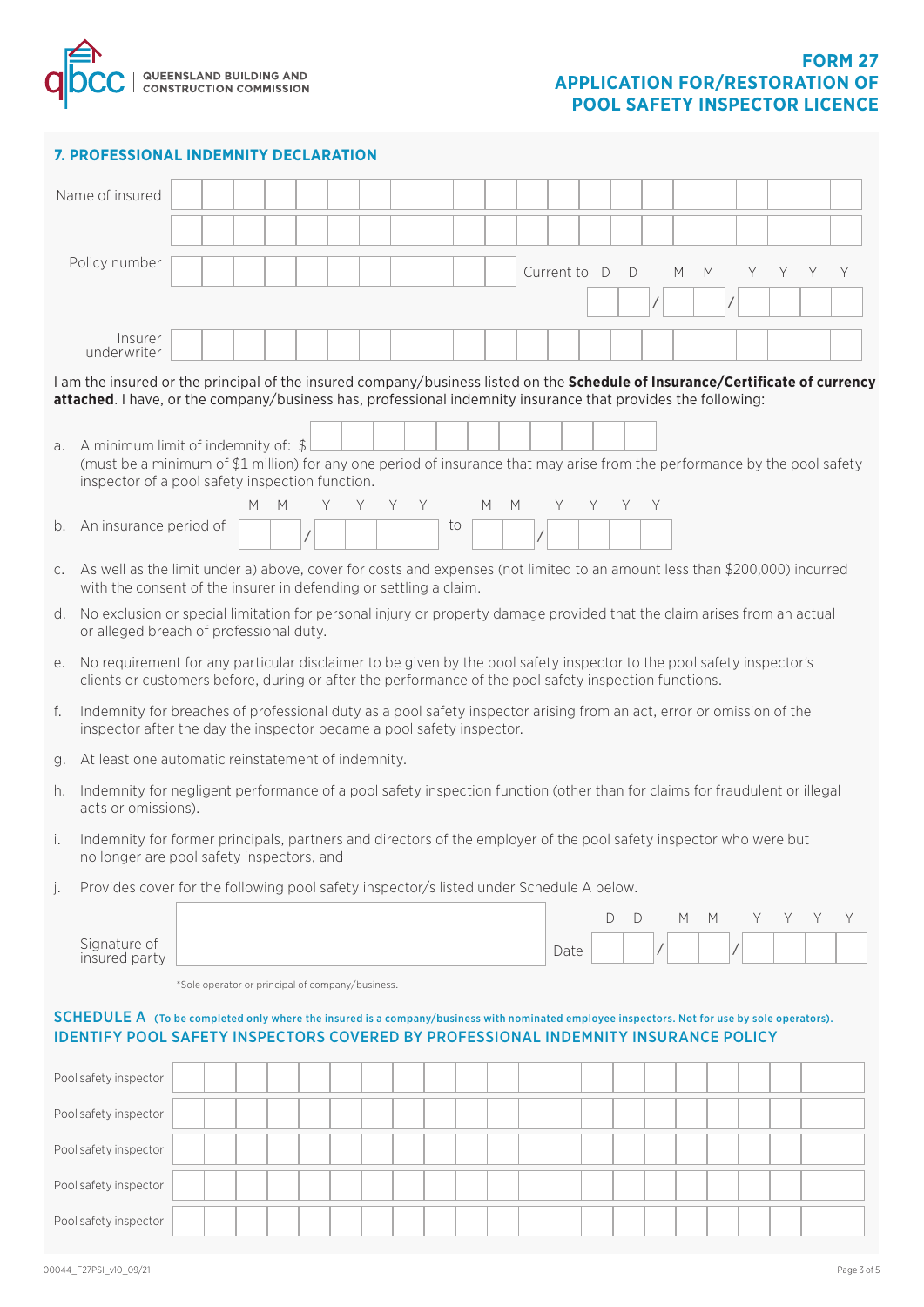

# **FORM 27 APPLICATION FOR/RESTORATION OF POOL SAFETY INSPECTOR LICENCE**

| <b>8. ADDITIONAL REQUIREMENTS</b>                                                                                                                                  |                                                                                                                                 |  |  |  |  |  |  |  |  |  |  |
|--------------------------------------------------------------------------------------------------------------------------------------------------------------------|---------------------------------------------------------------------------------------------------------------------------------|--|--|--|--|--|--|--|--|--|--|
| Have you been known by any other names?<br>Yes<br><b>No</b><br>If you have ticked yes, you must provide full details of all previous names you have been known by. |                                                                                                                                 |  |  |  |  |  |  |  |  |  |  |
|                                                                                                                                                                    |                                                                                                                                 |  |  |  |  |  |  |  |  |  |  |
| <b>9. DECLARATION BY THE APPLICANT</b><br>I declare:<br>• I have read the Privacy Notice                                                                           | • the information contained in, and accompanying, this form is true and correct                                                 |  |  |  |  |  |  |  |  |  |  |
|                                                                                                                                                                    | $\mathsf D$<br>Y<br>Y<br>$\mathsf{D}$<br>M<br>M<br>Y.<br>Y.                                                                     |  |  |  |  |  |  |  |  |  |  |
| Applicant's<br>signature                                                                                                                                           | Date                                                                                                                            |  |  |  |  |  |  |  |  |  |  |
| Name                                                                                                                                                               |                                                                                                                                 |  |  |  |  |  |  |  |  |  |  |
|                                                                                                                                                                    |                                                                                                                                 |  |  |  |  |  |  |  |  |  |  |
| <b>10. PAYMENT OPTIONS</b>                                                                                                                                         | We accept<br><b>/ISA</b><br>I will pay at a QBCC office when returning this form in person<br><b>Credit card</b><br>mastercard. |  |  |  |  |  |  |  |  |  |  |
| Name of Card Holder                                                                                                                                                |                                                                                                                                 |  |  |  |  |  |  |  |  |  |  |
|                                                                                                                                                                    |                                                                                                                                 |  |  |  |  |  |  |  |  |  |  |
| Credit card number                                                                                                                                                 |                                                                                                                                 |  |  |  |  |  |  |  |  |  |  |
| <b>Expiry Date</b>                                                                                                                                                 | Y<br>M<br>M<br>Y<br>S<br><b>Total Amount</b><br>The Commission's licence and application fees are exempt from GST               |  |  |  |  |  |  |  |  |  |  |